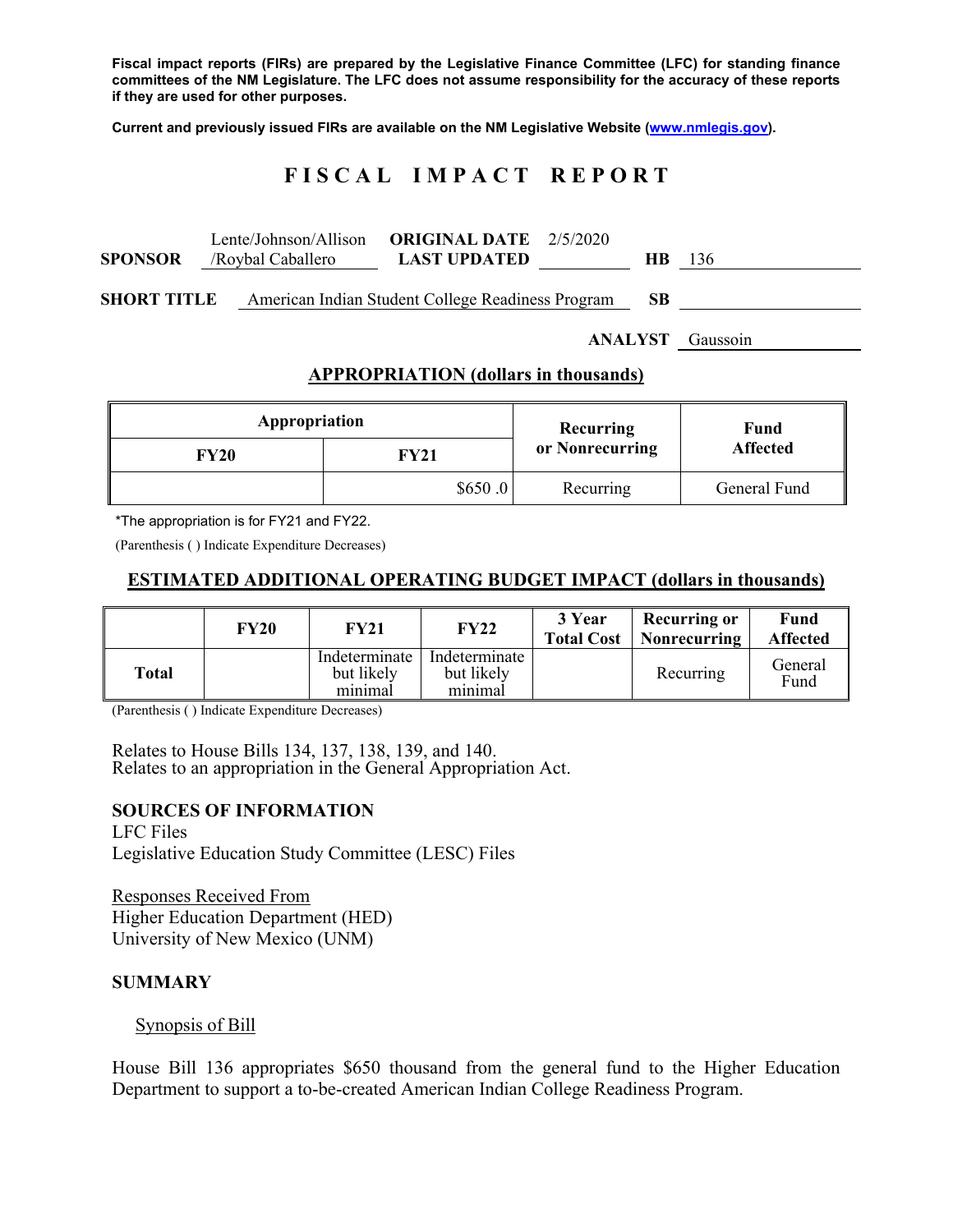### **House Bill 136 – Page 2**

There is no effective date of this bill. It is assumed the effective date is 90 days following adjournment of the Legislature.

The American Indian College Readiness Program would help indigenous high school sophomores and juniors with college applications and admissions, the transition from high school to college, successful college strategies, and accessing college services for indigenous students.

The program would include a summer residential program on a New Mexico college campus.

## **FISCAL IMPLICATIONS**

The appropriation of \$650 thousand contained in this bill is a recurring expense to the general fund. Any unexpended or unencumbered balance remaining at the end of FY22 shall revert to the general fund.

HB136 assigns new functions and duties to the HED that would likely increase HED's administrative costs. HED does not estimate these costs.

## **SIGNIFICANT ISSUES**

The *Martinez* and *Yazzie* consolidated lawsuit that found New Mexico is providing an unconstitutionally inadequate public school education focused many of its findings on services to Native American students. LESC reports only 66 percent of Native American high school students graduated on time in 2018, compared with 74 percent of all New Mexico high school students. About 9 percent of all students at New Mexico colleges are Native American, making them slightly underrepresented compared with the state indigenous population. However, LESC notes indigenous students are significantly underrepresented among students attaining four-year degrees, although many complete two-year degrees and other certifications.

If enacted, HB136 will create a college readiness program for American Indian students. This will affect American Indian student college enrollment rates and American Indian student high school graduation rates.

Since 2016, American Indian high school graduation rates have ranged from 61 percent – 65 percent according to graduation data from the New Mexico Public Education Department (NMPED). An American Indian College Readiness program could increase these numbers as well as higher education enrollment for American Indians.

### **PERFORMANCE IMPLICATIONS**

HED notes HB136 does not outline specific performance measures; HED would develop performance measures for the American Indian College Readiness Program in coordination with American Indian tribes and nations in New Mexico.

## **ADMINISTRATIVE IMPLICATIONS**

HB136 assigns new functions and duties to the HED. HED indicates these additional functions and duties would likely increase HED's administrative costs but does not specify a cost.